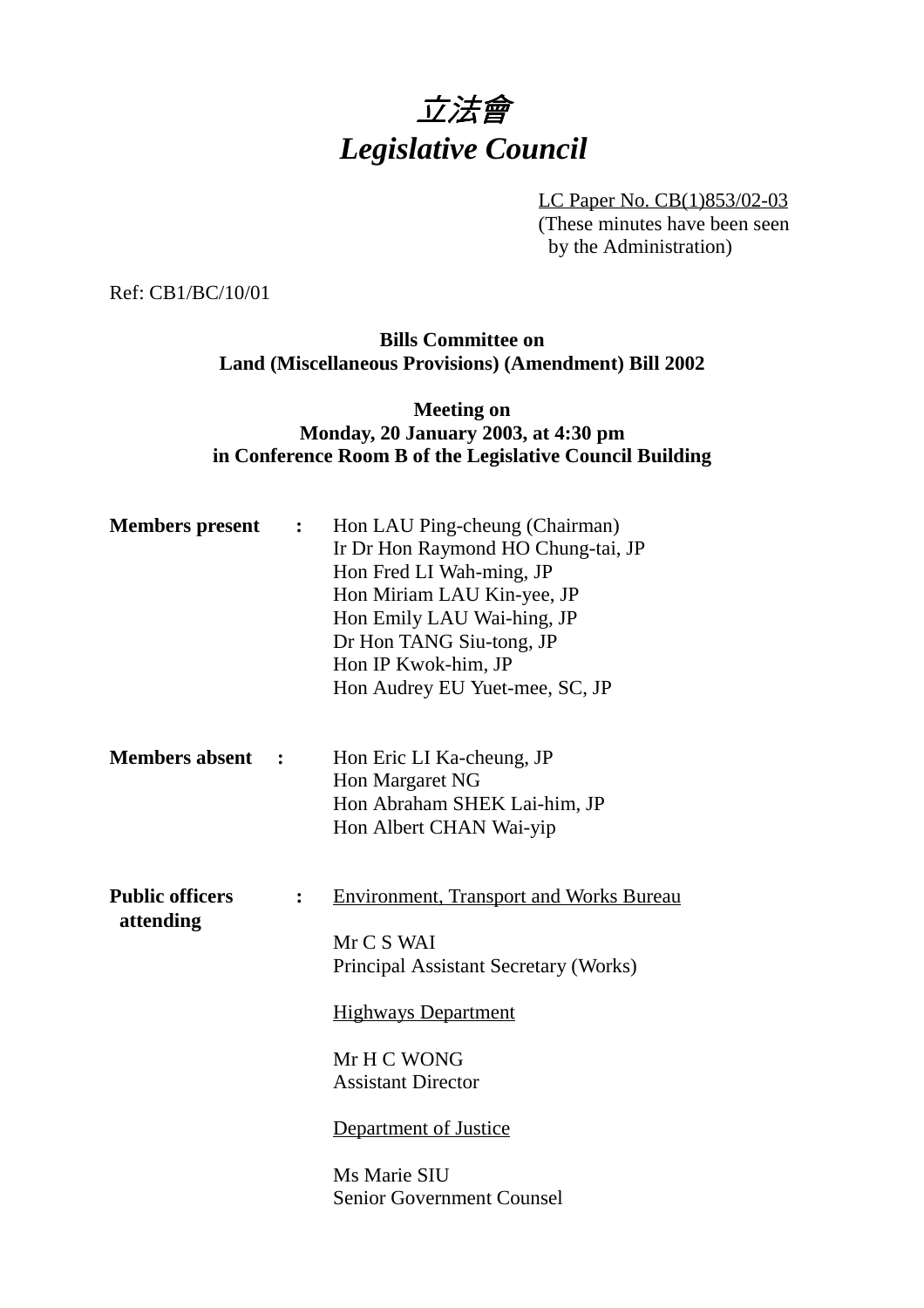|               |              |                              | <b>Clerk in attendance : Mr Andy LAU</b><br>Chief Assistant Secretary (1) 2                                                                                                                                                                                                                         |
|---------------|--------------|------------------------------|-----------------------------------------------------------------------------------------------------------------------------------------------------------------------------------------------------------------------------------------------------------------------------------------------------|
|               |              | <b>Staff in attendance :</b> | <b>Miss Kitty CHENG</b><br>Assistant Legal Adviser 5                                                                                                                                                                                                                                                |
|               |              |                              | Ms Queenie YU<br>Senior Assistant Secretary (1)6                                                                                                                                                                                                                                                    |
| <u>Action</u> |              |                              |                                                                                                                                                                                                                                                                                                     |
|               | I            |                              | <b>Confirmation of minutes of meeting</b><br>(LC Paper No. CB(1)731/02-03<br>Minutes of meeting held on 7<br>$\blacksquare$<br>January 2003)                                                                                                                                                        |
|               |              |                              | The minutes of meeting held on 7 January 2003 were confirmed.                                                                                                                                                                                                                                       |
|               | $\mathbf{I}$ |                              | <b>Meeting with the Administration</b><br>(LC Paper No. $CB(1)732/02-03(01)$ )<br>Information paper provided by the<br>$\equiv$<br>Administration in response to issues<br>$\therefore$ $\exists$ $\bot$ $\bot$ $\bot$ $\ldots$ $\bot$ $\vdots$ $\bot$ $\exists$ $\bot$ $\cap$ $\cap$ $\cap$ $\bot$ |

- raised at the meeting on 7.1.2003; LC Paper No.  $CB(3)541/01-02$  - The Bill; Appendix III to LC Paper No. CB(1)2164/01-02 - Marked-up copy of the Bill)
- 2. The Bills Committee deliberated (index of proceedings attached at **Annex A**).

3. The Bills Committee requested the Administration to provide further information on the following to facilitate their consideration of the Bill :

- (a) To improve the drafting of the relevant provision on service of notice under the new section 10L so as to avoid possible disputes;
- (b) To consider revising the new section 2A to the effect that an act or an omission by a public officer in contravention of Part III of the Bill could be stopped immediately through the proposed reporting mechanism;
- (c) To elaborate on the detailed procedures involved in an inquiry conducted by the Secretary for the Environment, Transport and Works and followup actions to be taken by the Secretary under the new sections 2A(4) and (5), including possible disciplinary actions against the concerned public officers;
- (d) To consider specifying a time limit in respect of the inquiry under the new section 2A(4);
- (e) To consider whether " $\hat{\Phi}$   $\hat{H}$ " was an appropriate Chinese rendition for the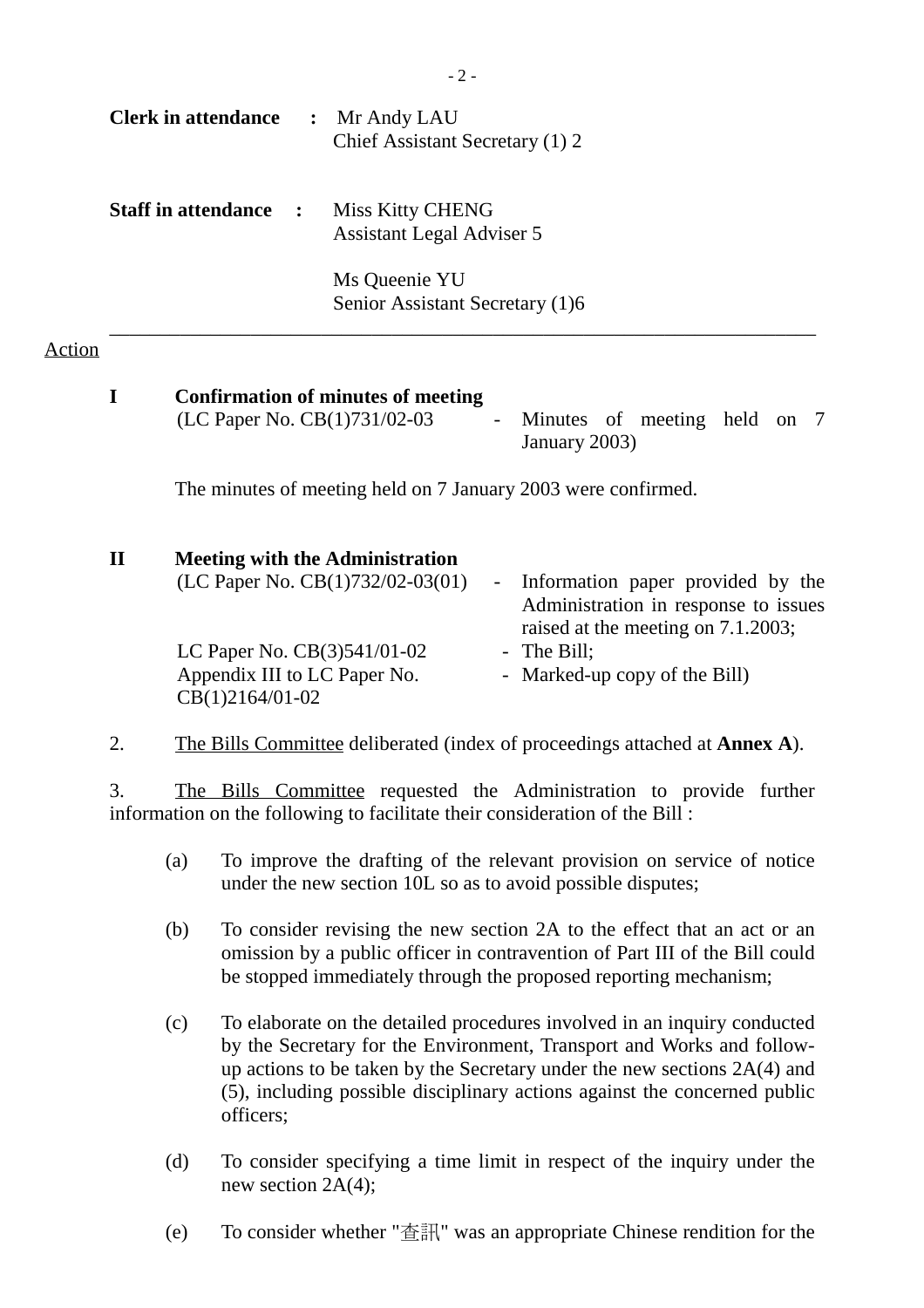term "inquire";

- (f) To consider improving the drafting of the Chinese rendition of the proposed Committee Stage amendment to the new section  $10L(13)$  [根 據第(12) 款作出或根據第(12A)款被視為路政署署長的決定的決定是 最終的決定…]
- (g) To report on the deliberations and outcome of the latest round of consultation with utility undertakers on the Bill;
- (h) To provide information on the proposed honorarium and guiding principles for the determination of honorarium for members of the Review Board under the new section 10M;
- (i) To consider replacing the terms "other persons" or "persons" under the new sections 10M and 10N with "non-public officers" so as to reflect clearly the intent of the provision; and
- (j) To consider defining the relationship between the Review Board and the Review Panel in the new section 10N, and reviewing the appropriateness of using the heading "Review Panel" in the new section 10N, given that the Review Panel merely served to provide a pool of candidates for subsequent appointment to the Review Board.

## **III Any other business**

4. The Bills Committee agreed to reschedule the site visit to excavation sites originally scheduled for 8 February 2003 to 22 February 2003 from 9:30 am to 11:30 am.

5. The Bills Committee agreed that the next two meetings would be held on 13 February 2003 (Thursday) and 25 February 2003 (Tuesday) at 9:00 am.

6. There being no other business, the meeting ended at 6:00 pm.

Council Business Division 1 Legislative Council Secretariat 10 February 2003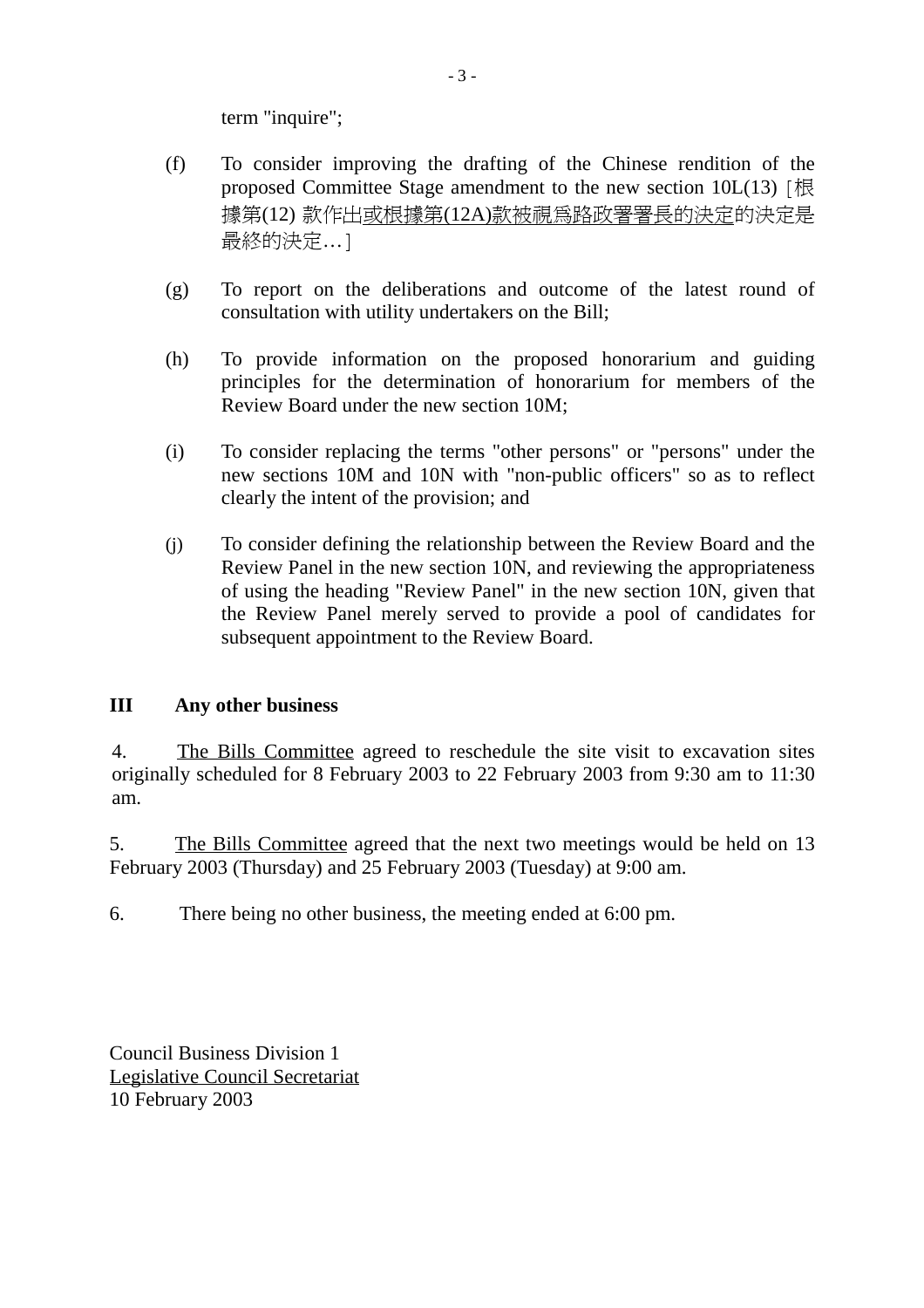## **Proceedings of the meeting of the Bills Committee on Land (Miscellaneous Provisions) (Amendment) Bill 2002 Monday, 20 January 2003, at 4:30 pm in Conference Room B of the Legislative Council Building**

| <b>Time</b>   | <b>Speaker</b>                                     | Subject(s)                                                               | <b>Action</b>       |
|---------------|----------------------------------------------------|--------------------------------------------------------------------------|---------------------|
| <b>Marker</b> |                                                    |                                                                          | required            |
|               |                                                    |                                                                          |                     |
|               | Agenda Item I - Confirmation of minutes of meeting |                                                                          |                     |
| 000000-000043 | Chairman                                           | Confirmation of minutes of meeting                                       |                     |
|               |                                                    | held on 7 January 2003                                                   |                     |
|               | Agenda Item II - Meeting with the Administration   |                                                                          |                     |
| 000044-001647 | Chairman                                           | - Briefing by the Administration on                                      |                     |
|               | Admin                                              | LC Paper No. CB(1) 732/02-03(01)                                         | Admin to provide    |
|               | Ms Miriam LAU                                      | Service of notice under the new                                          | information as per  |
|               | ALA5                                               | Section 10L                                                              | paragraph $3(a)$    |
| 001648-001750 | Chairman                                           | Briefing by the Administration on                                        |                     |
|               | Admin                                              | the proposed Committee<br>Stage                                          |                     |
|               |                                                    | amendments (CSAs) to the Bill                                            |                     |
|               |                                                    | [LC Paper No. CB(1) 757/02-03]                                           |                     |
| 001751-001902 | Admin                                              | Proposed CSAs to clause 1(2)                                             |                     |
|               | Ms Miriam LAU                                      | regarding the post title of the                                          |                     |
|               |                                                    | Secretary for the Environment,                                           |                     |
|               |                                                    | <b>Transport and Works</b>                                               |                     |
|               |                                                    | Proposed CSAs to the relevant                                            |                     |
|               |                                                    | provisions in the Bill to dispense                                       |                     |
|               |                                                    | with the concept of the deemed issue<br>of "secondary excavation permit" |                     |
|               |                                                    | or "secondary emergency excavation                                       |                     |
|               |                                                    | permit" to contractors                                                   |                     |
| 001903-005115 | Admin                                              | Proposed CSAs to the new section                                         | Admin to provide    |
|               | Ms Audrey EU                                       | 2A "Application to Government"                                           | information as per  |
|               | Ms Miriam LAU                                      |                                                                          | paragraphs 3 (b) to |
|               | Chairman                                           |                                                                          | 3(e)                |
|               | Ms Emily LAU                                       |                                                                          |                     |
|               | Ir Dr Raymond HO                                   |                                                                          |                     |
|               | Mr IP Kwok-him                                     |                                                                          |                     |
| 005116-005337 | Admin                                              | Proposed CSAs to the new section                                         |                     |
|               | Chairman                                           | 10 on control of excavations in                                          |                     |
|               | Ms Emily LAU                                       | unleased land                                                            |                     |
|               |                                                    | Alternative approach proposed by<br>$\overline{\phantom{a}}$             |                     |
|               |                                                    | the Administration to dispense with<br>of<br>the                         |                     |
|               |                                                    | concept<br>"secondary<br>excavation permit" or "secondary                |                     |
|               |                                                    | emergency excavation permit" under                                       |                     |
|               |                                                    | the new section 10E                                                      |                     |
| 005338-005452 | Mr IP Kwok-him                                     | without<br>Road excavation works                                         |                     |
|               | Admin                                              | an excavation permit (EP)                                                |                     |
|               |                                                    |                                                                          |                     |
| 005453-005944 | Chairman                                           | Proposed CSAs to the new sections<br>$\blacksquare$                      |                     |
|               | Admin                                              | $10A(4)(b)$ and $10B(7)(b)$ to make                                      |                     |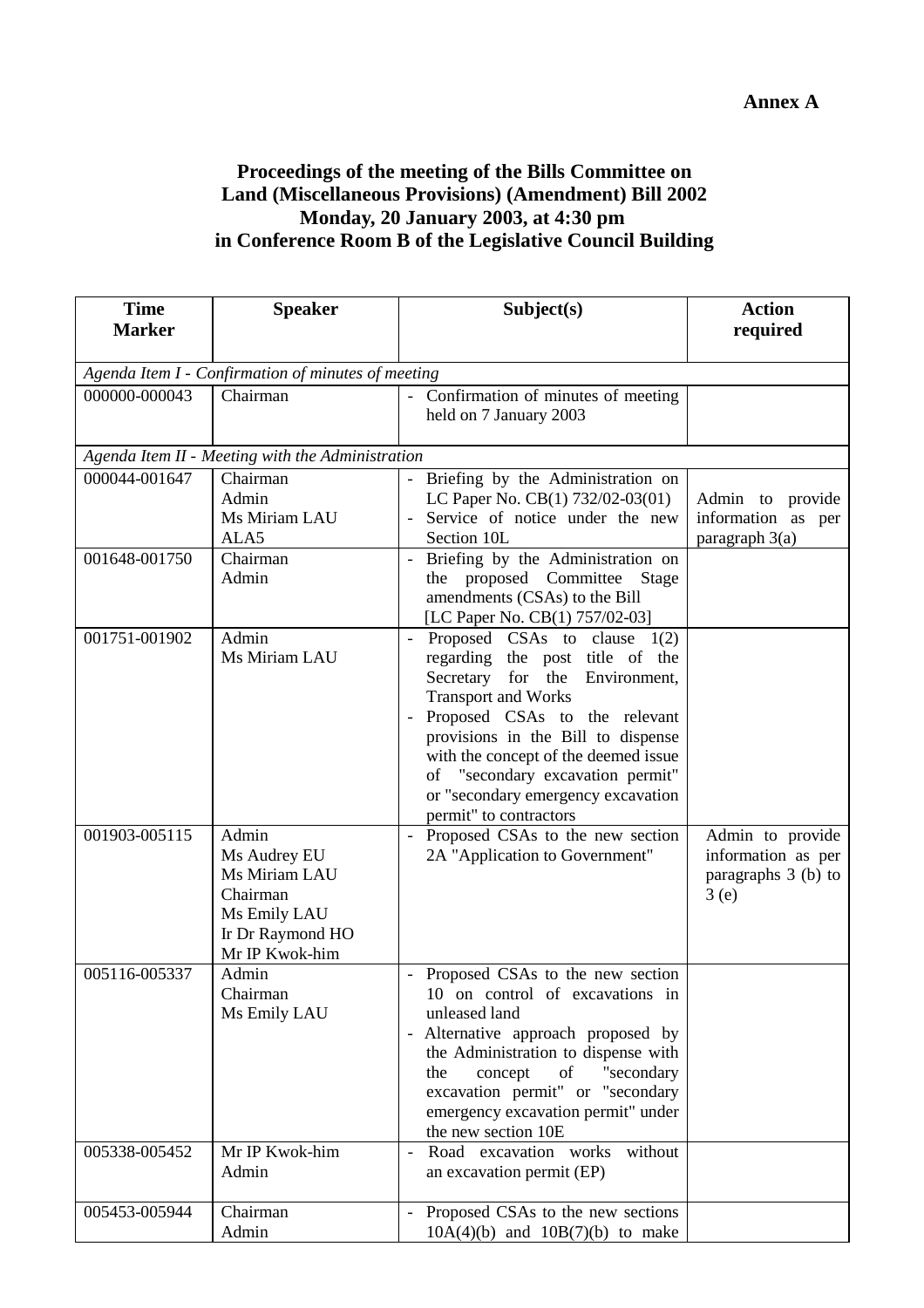| <b>Time</b>   | <b>Speaker</b>                                                       | Subject(s)                                                                                                                                                                                                                                                                                                                                                                                                                                                                                                                                                                                                                                                           | <b>Action</b>                                                          |
|---------------|----------------------------------------------------------------------|----------------------------------------------------------------------------------------------------------------------------------------------------------------------------------------------------------------------------------------------------------------------------------------------------------------------------------------------------------------------------------------------------------------------------------------------------------------------------------------------------------------------------------------------------------------------------------------------------------------------------------------------------------------------|------------------------------------------------------------------------|
| <b>Marker</b> |                                                                      |                                                                                                                                                                                                                                                                                                                                                                                                                                                                                                                                                                                                                                                                      | required                                                               |
|               | Ms Emily LAU<br>Ms Miriam LAU                                        | clear the circumstances where the<br>authority might, without payment of<br>any prescribed fee, extend the<br>duration of an EP/ emergency EP.<br>But permittees would have to<br>substantiate their own case for not<br>being able to have access to the land<br>for carrying out excavation works<br>beyond their control<br>and<br>the<br>Authority had to verify<br>the<br>information so submitted to avoid<br>abuse                                                                                                                                                                                                                                            |                                                                        |
| 005945-010042 | Admin                                                                | Proposed CSAs to the new sections<br>10C to 10K arising from the deletion<br>of the terms "principal emergency<br>excavation permit" or "principal<br>excavation permit"                                                                                                                                                                                                                                                                                                                                                                                                                                                                                             |                                                                        |
| 010043-010943 | Admin<br>Chairman<br>Ms Emily LAU<br>Ms Miriam LAU<br>Mr IP Kwok-him | Proposed CSAs to the new section<br>10L including amendments to make<br>clear the course of action by the<br>Authority relating to the notification<br>of the result of the assessment<br>review<br>Proposed CSAs to the new section<br>$10L(13)$ and further amendments to<br>be proposed by the Administration<br>on the Chinese rendition of the<br>proposed CSAs<br>Consultation<br>with<br>the<br>Utility<br>Undertakers on the proposed CSAs<br>to the new section 10L and the Bill                                                                                                                                                                            | Admin to provide<br>information as per<br>paragraphs 3(f) to<br>3(g)   |
| 010944-012559 | Admin<br>Mr IP Kwok-him<br>Chairman<br>Ms Miriam LAU<br>Ms Emily LAU | Proposed CSAs to the new sections<br>10M and 10N on the Review Board<br>and the Review Panel<br>Guiding principles for determining<br>remuneration payable<br>the<br>to<br>members of the Review Board and<br>the Review Panel<br>The meaning of "other persons"<br>$\overline{\phantom{a}}$<br>or "other than public officers"<br>referred to in the new section 10M<br>The relationship between<br>the<br>Review Board and the Review Panel<br>and their respective functions<br>The Chinese rendition for the<br>terms "Review Board" and "Review<br>Panel" in the new sections 10M and<br>10N and the Chinese rendition for<br>similar terms in other Ordinances | Admin to provide<br>information as per<br>paragraphs $3(h)$ to<br>3(j) |
| 012600-012838 | Agenda Item III - Any other business<br>Chairman                     | - Date of future meetings                                                                                                                                                                                                                                                                                                                                                                                                                                                                                                                                                                                                                                            |                                                                        |
|               | Admin<br>Ms Emily LAU                                                | - Re-scheduling of the surprise visit to<br>street excavation work sites                                                                                                                                                                                                                                                                                                                                                                                                                                                                                                                                                                                             |                                                                        |